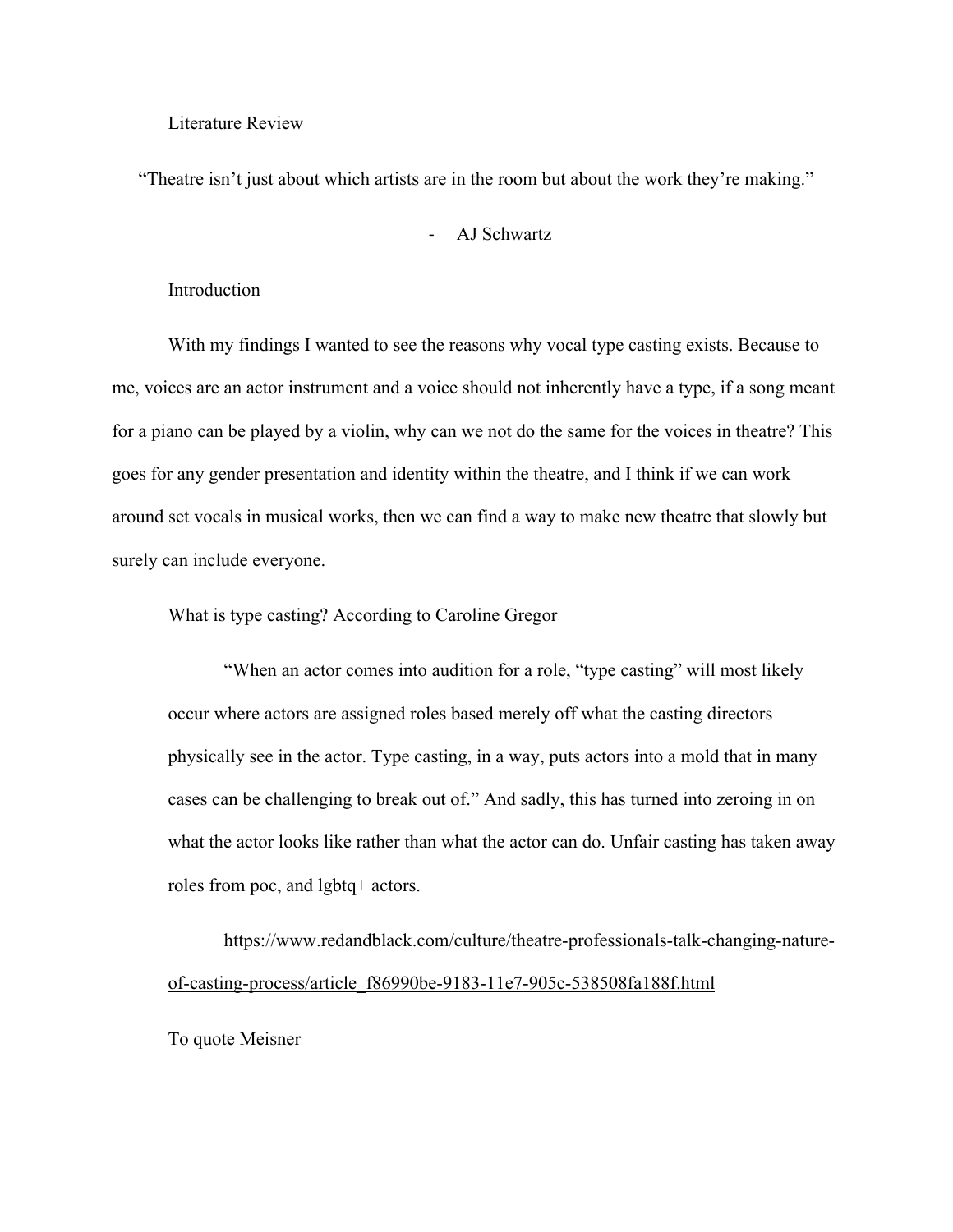"If acting is actually "living truthfully under imaginary circumstances" as Meisner suggests, then any actor should be able to play any role. However, actors are constantly pigeonholed into roles that objectify them to a particular type."

Yet that has been a consistent pattern that is prevalent enough, that everyone who has ever been cast in certain roles, has felt type casting in various ways. In a thesis for Boston College, Noelle E. Scarlett tackles this specific issue by calling out the fundamental portions of why type casting exists and summarizes the three base forms of type casting that have affected actors for generations:

Race, Sex, and Stereotypes that intermingle between these two very closely related issues. I only have enough time today to tackle gender-based type casting in relation to vocal types and the boxes these ideas are placed into it. And I am coming from a perspective of a white presenting and fem aligning AFAB individual. So, my specific research is the effect of type casting on all women, non-binary, and AFAB individuals, and the unique experience of that kind of typecasting.

And according to Scarlett this angle I am taking is justified because "Typecasting influences females differently than males seeking a career in theatre. There is an "unconscious" gender bias in actor training that reflects the gender imbalance of the industry (11)." And there hasn't been much talk about how nonbinary or gender non-conforming individuals are included in the casting narrative as well. And that is why this discussion of gender identity and type casting matters so much, so no one is left out of the equation in the future. And so that casting will be framed in a way that does not misrepresent individuals who are seeking to be cast in roles that accurately reflect their identity and their own desire to play specific roles.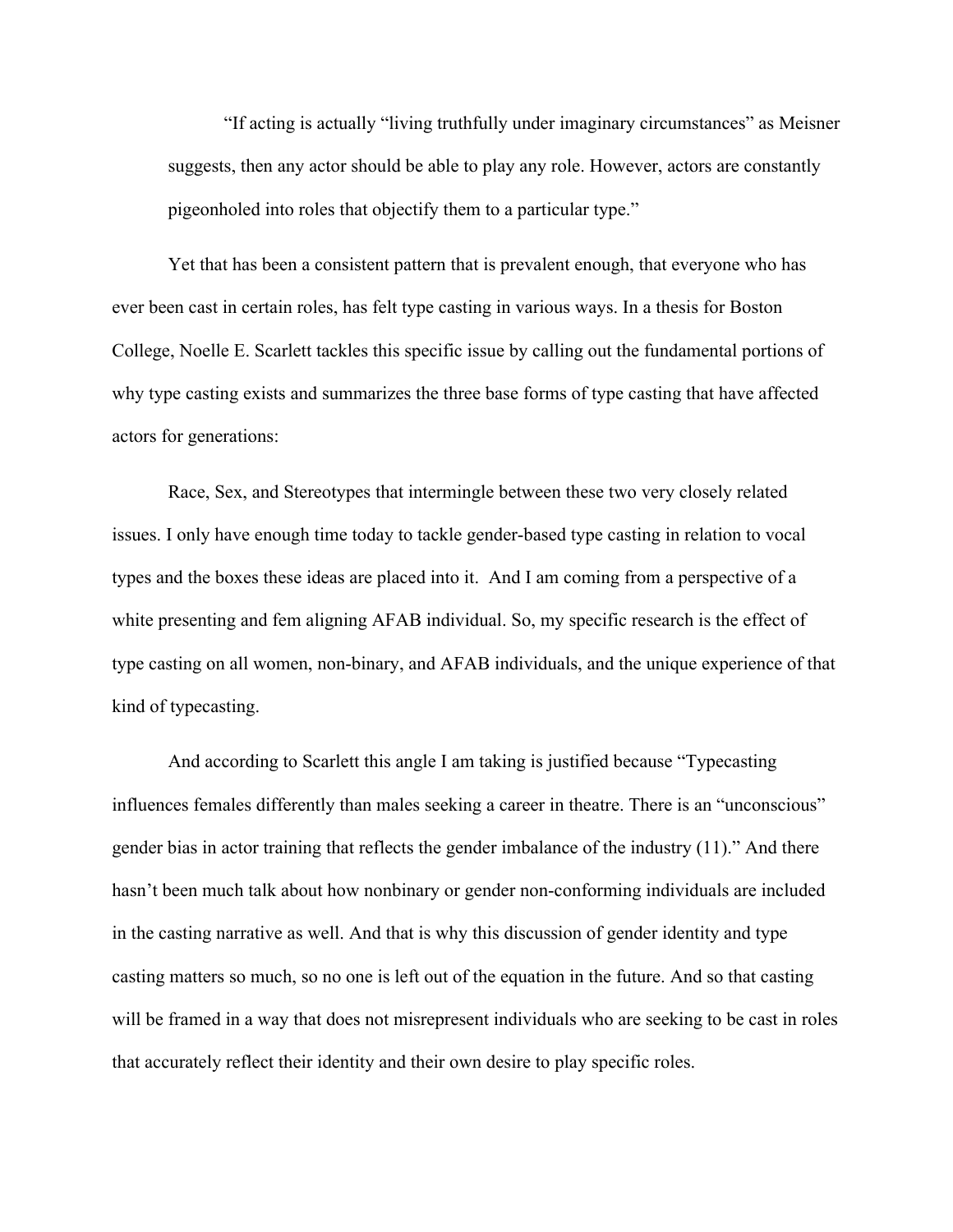There have been examples where objectification goes beyond what's appropriate in many settings, "Actress Lena Headey of Game of Thrones reveals that in her 20s she was told by a casting director that "the men take these tapes home and watch them and say, 'Who would you f- --?'" Headey believes she lost out on roles because she refused to flirt or use her feminine wiles in the audition room ("15 Actresses Who Spoke Out", 2017)". This is an experience that is distinctly objectifying and is a major side of why I'm covering this. If we are only valued on the basis of our looks and not our ability, we are not being given a fair playing field to measure up.

## <https://dlib.bc.edu/islandora/object/bc-ir%3A107893/datastream/PDF/view>

The history of typecasting and casting equity is new, it's within the last 200 years that we've seen how typecasting functions to put people in boxes or place labels onto people's heads. According to Pamela Wojick, playing type vs. Not playing type is all about audience perception and bias (2). An actor playing outside of a stereotype or their usual type will often be viewed as lacking the talent or being unfit to play the role by the audience. This stems from bias and limitations of viewpoint that anyone can have. These limitations are caused by constant presence of type in media, where lovers must be conventionally attractive, where audiences may just be used to seeing a heteronormative casting or casting that fits their ideologies, rather than deeply holding up a mirror to life. Because life has no type casting, yet theatre seems to struggle with moving outside of that; however, that theatre within the recent years has improved, but there is still a long way to go. A trivial improvement doesn't mean that we simply give up on where we're going, it means to keep moving forward and allowing for the full experience of acting outside of type. That being said, "an actor cannot stand on stage without standing for a type of humanity," and Wojick later goes on to say that she believes that casting should, "deepen and expand our understanding," and shouldn't just consistently repeat itself.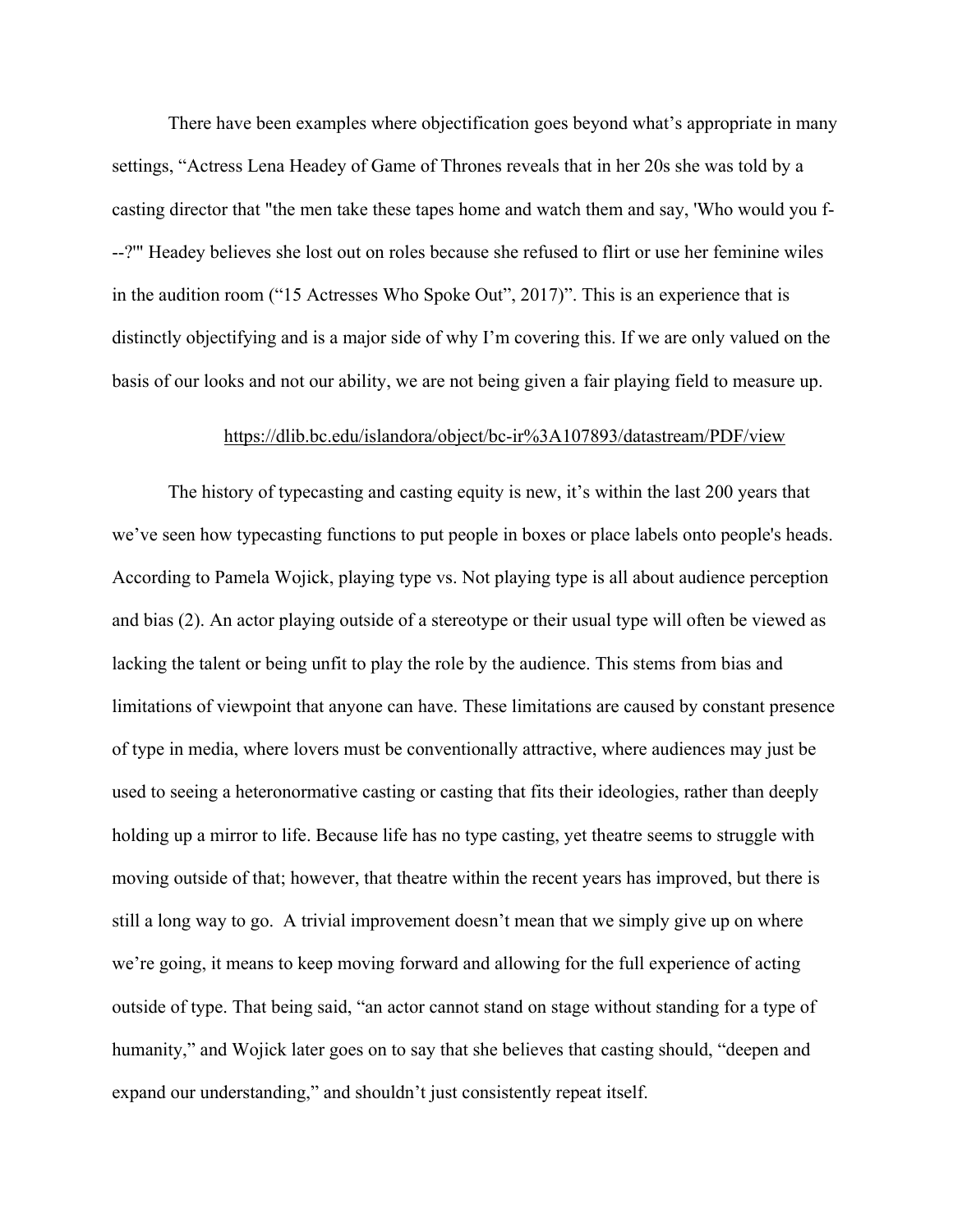#### [https://www.jstor.org/stable/23126345?seq=22#metadata\\_info\\_tab\\_contents](https://www.jstor.org/stable/23126345?seq=22#metadata_info_tab_contents)

Our voices our powerful instruments, and in musical theatre they define how we are seen. And if our voices are instruments then we should be able to shift what instrument normally plays said song, we do it all the time with piano and violin. Why not with our voices too?

 This goes for all genders in the theatre, if you have a specific vocal type you know generally where you're going to be cast. While vocal stereotypes go across all genders and are based in human nature. Today I am just talking about the voice of women. As women, we already face body type stereotyping, but we add another layer when it comes to our voices. And in times of changing societies, it is my firm belief there is no reason to have our voices be a limitation in casting. This presentation will be about redefining voices in theatre and show that casting based on vocal type is something we should leave in the past *Angels and Monsters: Male and Female Sopranos in the Story of Opera, 1600-1900, we can see the beginning of our type* casting. Ward discusses how the "angels" were characterized as having higher pitched voices, and thus the "good" guys were always sopranos, both male and females. Ward then goes on to state that the "monsters," were always sung by bases or altos. We can also see this in the role of the "fallen woman," with them being Mezzo-sopranos, and then they would die to serve the purpose of the Christian world they were pleasing.

Descriptions of Vocal tones as described by a vocal coach by the name of Ken Taylor

**Soprano / Tenor** – A high more classical sounding, Pingy and bright character example: Cinderella in Into the Woods, Gabe in Next to Normal

 **Mezzo-Soprano / Baritone** – A Fuller more rich sound, usually characterized with a "belt". character example: Millie in Thoroughly Modern Millie, Charlie Brown in Your a Good Man Charlie Brown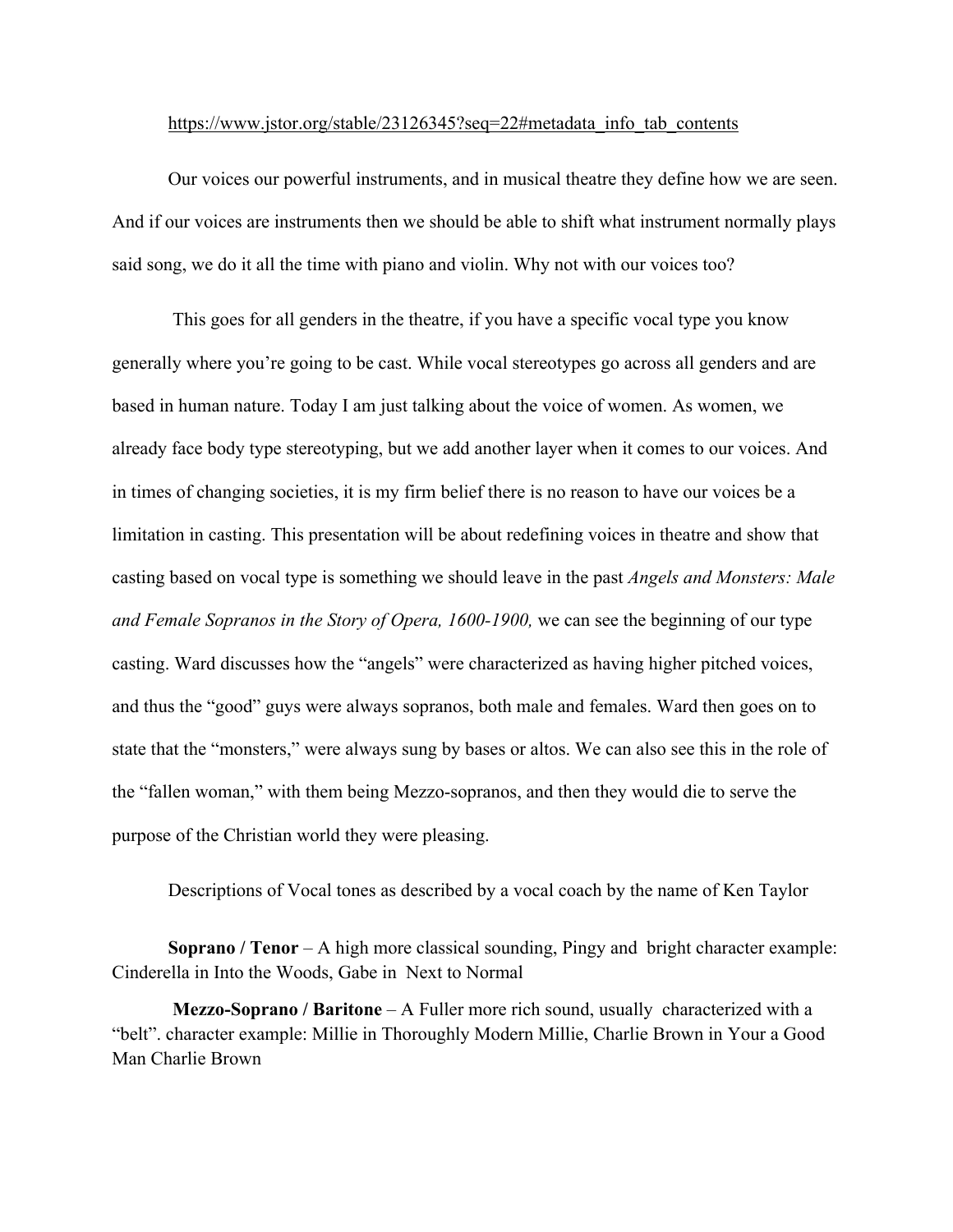**Alto / Bass** – A very rich and deep voice, very full. Character Example: Sally Bowles in Cabaret, Judge Turpin in Sweeney Todd

The characters that sing in these roles reflect the consensus that if a character is innocent their voice reflects that. There have been cases where some shows go against this norm, but the vocal cast type is extremely common and usually adds another layer to the reasons why someone may be cast or not be cast.

### [Unexpected Challenges for Trans Actors](https://www.playbill.com/article/the-unexpected-challenges-of-musical-theatre-for-trans-performers)

In recent years there has been a push to be more inclusive of trans, non-binary, and intersex people in theatre. So, there is theatre currently being done that is meant to include them. **Playbill** author Olivia Clement talks about the struggle that trans theatre actors face, and how they often times will be misgendered during the casting call or will be placed in a role that misgenders them. A trans man named Donnie talks about the struggle he faced before he was out. Just for reference Donnie Cianciotto is the creator of the Trans Voices Cabaret.

"Donnie says. "I have the voice of an ingénue, but I was never going to play one based on what I look like." It wasn't until a few years later, after being exposed to the transgender community, that things started to click." And so even with a vocal type that normally would afford him bigger roles, it was due to appearance that he wasn't cast in said roles. And then as he continued into his transition he was faced with another issue. "As Donnie weighed up transitioning, there were two things that posed the biggest challenges: would changing his name erase his footprint as an actor, and would he lose his singing voice?" Our names mean so much to us as actors, if someone midway through their career has to change their name, they often times will hyphen their old name with their new one; however, this creates a new issue for trans, non-binary, and intersex people. That being, deadnaming. Our names are attached to everything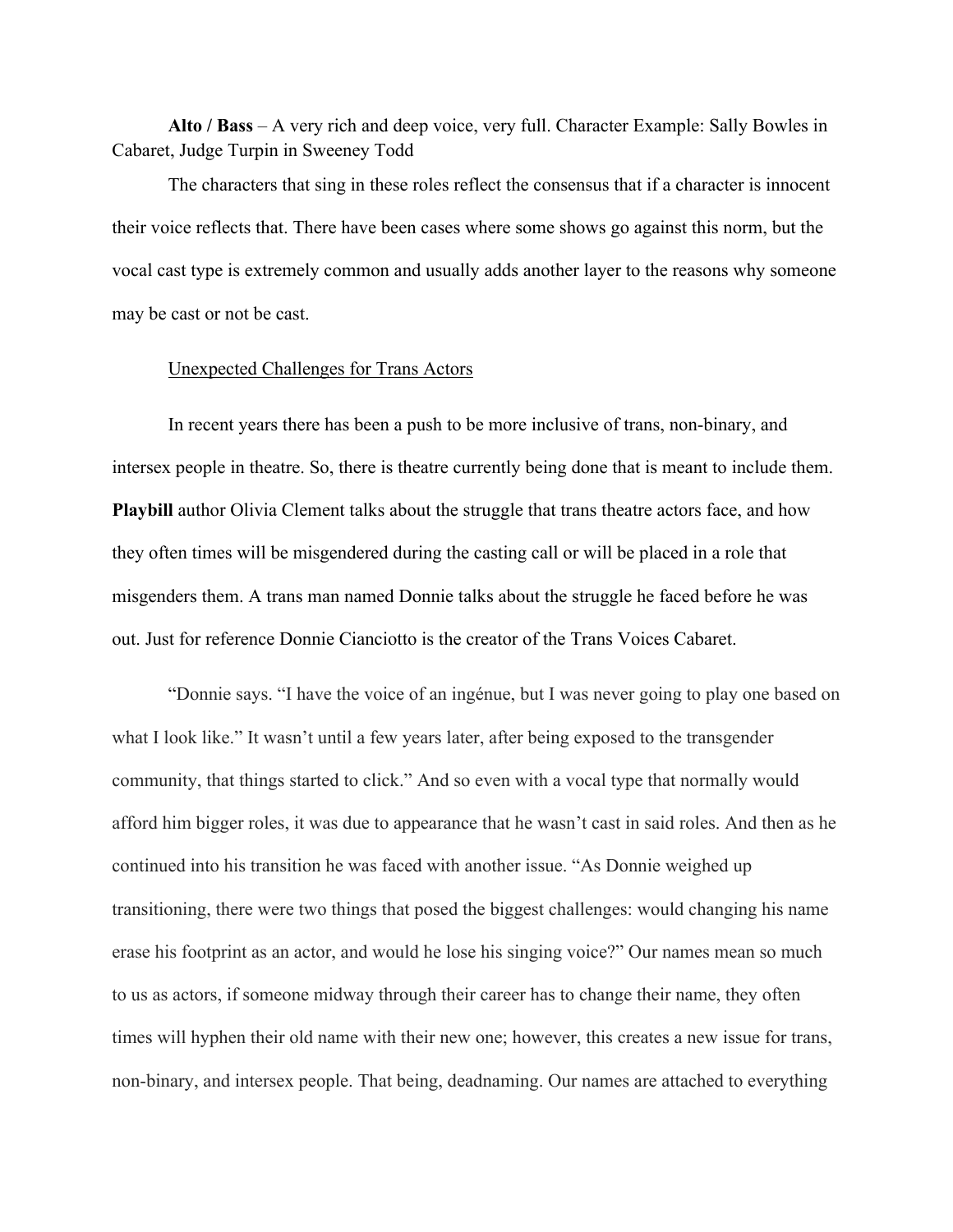we do as actors, so trans actors are faced with the challenge that they have to keep their deadname out there in order to keep their experience relevant.

### [Trans Broadway Representation](https://www.them.us/story/trans-voices-cabaret-broadway-representation)

"According to [Production Pro,](https://production.pro/broadway-by-the-numbers) which compiles demographic data on Broadway employees, the 2018-2019 season had 365 titled characters. Of those, 61 percent were male, and 32 percent were female. An additional 7.1 percent had a gender that was "unspecified." A new category made it onto the list year: .27 percent of actors were "nonbinary plural." Those numbers reflect characters, however, not the actors themselves."

And trans-actors just want to play good roles that may not have anything to do with transness. There shouldn't be a huge roadblock for trans actors to play roles generally played by cis people, and yet in a lot of places they still aren't given the opportunity in musical theatre.

# [Analysis of Interactive Intonation in Unaccompanied SATB Ensembles.](http://www.eecs.qmul.ac.uk/~simond/pub/2017/DaiDixon-ISMIR2017.pdf)

This work discusses how our voices have been defined since prehistoric times, and that has been how we are distinguished. This piece does not discuss gender specifically but the effects of vocal pitch. Pitch errors and how pitch functions in a work. The authors of this describe how in Western culture our tone effects how we are perceived and goes into more depth on bass voices. This piece is all about how voices interact with one and other in western pieces.

## [Angels and Monsters: Male and female Sopranos in the Story of Opera, 1600-1900](https://books.google.com/books?hl=en&lr=&id=dVZl_G_h7aUC&oi=fnd&pg=PR9&dq=sopranos+get+more+applause&ots=YxO8YyEA5O&sig=fWlsIjDiyMAWtqKyR-ppANMv7S8)

The angels and monsters were not female, they were men. Angels were the male sopranos of virtuosi, and this was done through castration of the men or Castrati. In this period of time, the male soprano voice was considered "more powerful" and more "virtuosic" than the female voice. So that was why the popularity of the castrati was so prevalent in Opera.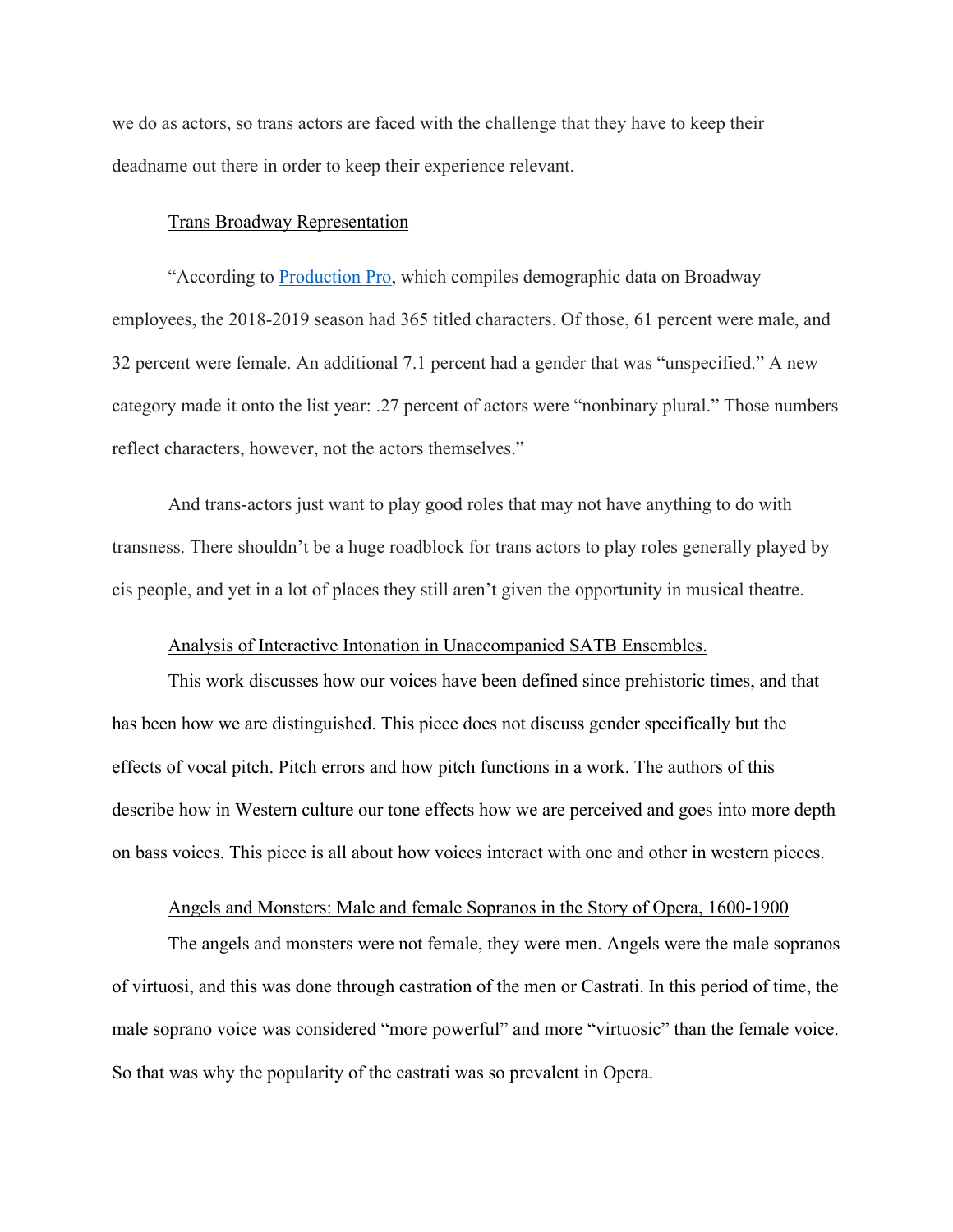Female Soprano voices did not become popular till the sixteenth century, due to the churches influence over what was considered socially acceptable. Male and female sopranos were popular at around the same time, but Male sopranos were considered the more desirable (due to beliefs that women were impure).

The only vocal type that was considered acceptable by the church was soprano pitches, and altos simply would not have been allowed in the sixteenth century. Women did not sing in church because women were expected to be "silent."

And thus, the idea of Angelic voices being associated with Soprano's became engrained in our culture. The opera helped with this instillment that was led by the church.

# [Castrati Singers](https://www.sciencedirect.com/science/article/abs/pii/S1743609515340984)

"Castrati singers, with their angelic voices, were a perverted outcome of this ambition. It was the intention that these castrato voices with their supernatural sound would mesmerize audiences. At that time, it could be said that within certain society circles, an addiction to these voices existed." The link to Angels and vocal pitch linked again, it's engrained in Western culture that the higher the voice the more innocent it is.

This piece talks about the Castrati Boys, "Farinelli, Caffarelli, and Senesino, three of the most famous castrati, were the first musical superstars of the 18th century. Their voices moved decadent audiences to tears and standing ovations," and how their voices were manipulated ultimately causing health issues for all the boys.

Once castration became illegal the end of the Castrati happened in the 18th Century

### [Why Sopranos tend to get the lead](https://lessonsinyourhome.net/blog/soprano-voice-role-chorus/)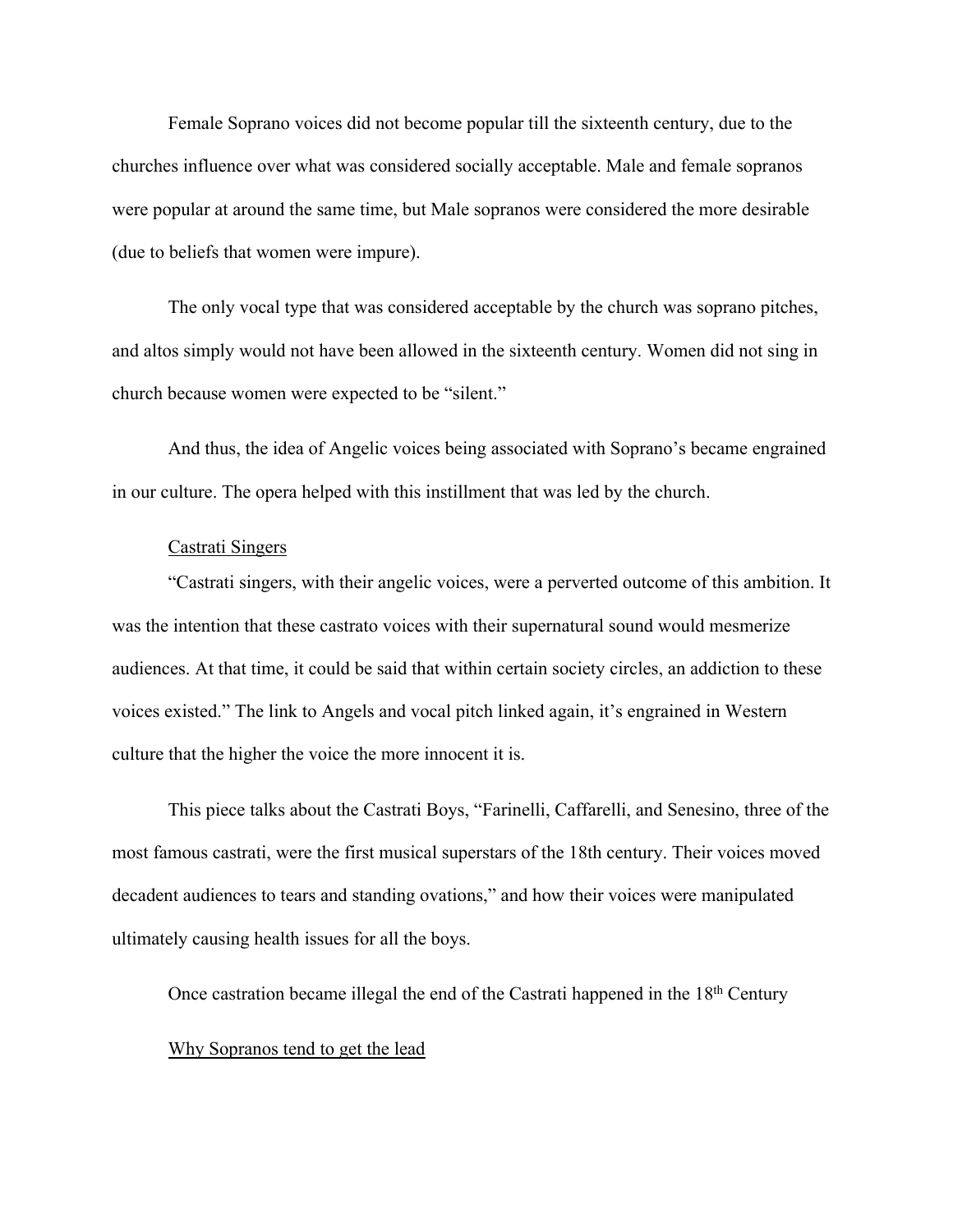Soprano's voices naturally lend themselves to volume, and thus dominate the chorus that take part in it. So, since their voices have a tendency to drown out others, in a show layout sense, a higher voice makes more sense to see as a lead. But a soprano voice loses strength without the backup from Alto's, Tenor's, Bases, etc.

#### [How to make a theatre space trans inclusive](https://www.glaad.org/amp/how-to-make-theatre-productions-trans-inclusive)

Little things like "All genders, races and abilities are encouraged to audition is a good start." The forms should start including a space for preferred pronouns, and the traditional place marker for sex could be removed all together because in some cases you are asking someone to misgender themselves to even audition.

Questions to ask during the creative process:

"Does this role have to be male? Identify roles in which gender has little to no bearing and consider making the character non-binary or female if the right actor comes along. There are more opportunities to have a solid cast if you're willing to cast women and non-binary people in roles not specifically written for them. Ensemble and supporting roles especially are often male by default, but gender changes have no real effect on the story in many situations."

If we can answer these questions in a more open-ended way, we can avoid turning talent away at the door. Also ask, "Is this role more powerful as female or non-binary? Whose story are you telling? Often a radical cisgender man from centuries ago makes more sense as a woman, non-binary person, or transgender man today."

Overall if there is a conscious thought to change our language from being gendered or giving things the connotation of male or female, the work will pay off and it'll become natural. But it takes effort and time and that's not always easy to do. Trying is what matters.